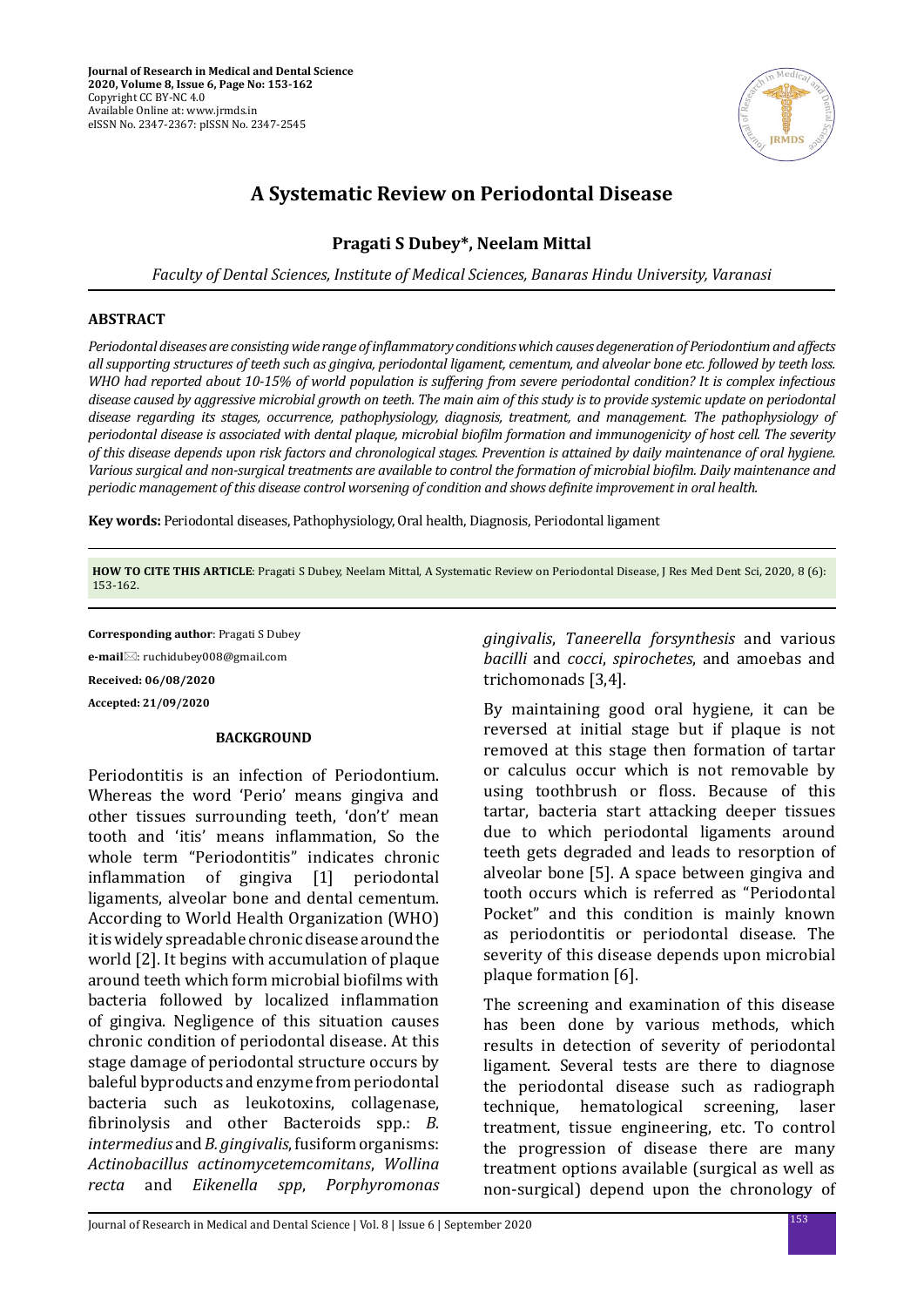disease. The maintenance of this disease is done by intensive care and by sustaining good oral hygiene [7,8].

# **STAGES**

There are four stages of periodontal disease which are as follows [9,10]:

**Gingivitis:** It is the only stage when periodontitis can be reversible. At this stage the plaque formation around teeth occurs. There are mainly few painless symptoms seen at this stage such as bad breath, swollen reddish gums and bleeding while brushing and flossing. It can be reversed by maintaining good oral hygiene and regular checkups.

**Early stage:** It is the second stage of periodontal disease. It is manageable by oral hygiene but not reversible. At this stage, the infection starts spreading to surrounding tissues and starts degrading it. Symptoms at this stage include inflammation of gums, severe bad breath, and bleeding during brushing or flossing, spacing between teeth become evident and will gradually increase.

**Moderate stage:** Like second stage moderate stage cannot be reversed. Same symptoms as moderate stage occurs but space between teeth and recessions of gums are more evident. Treatment like deep cleaning, scaling and flap surgeries can be done at this stage.

**Advanced stage:** Last stage of periodontal disease; wherein 50-90% of loss of periodontal tissues occurs. Also, other symptoms like swollen gums that ooze of pus, cold sensitivity, loosening of teeth, painful chewing and severe halitosis occurs. If left untreated it causes more spaces or gaps between teeth and gums, gum recession, patient needling dentures, and other health problems that can be worst. Treatment includes regular checkups, cleaning and maintaining good oral hygiene can help halt the progression of periodontitis (Figure 1).

# **TYPES OF PERIODONTITIS [11-13]**

Gingivitis: As described above, gingivitis is inflammation of gums and can be reversed by maintaining oral hygiene.

**Chronic periodontitis:** In this type of periodontal disease, symptoms may include



**Figure 1: Various phases of periodontal disease.**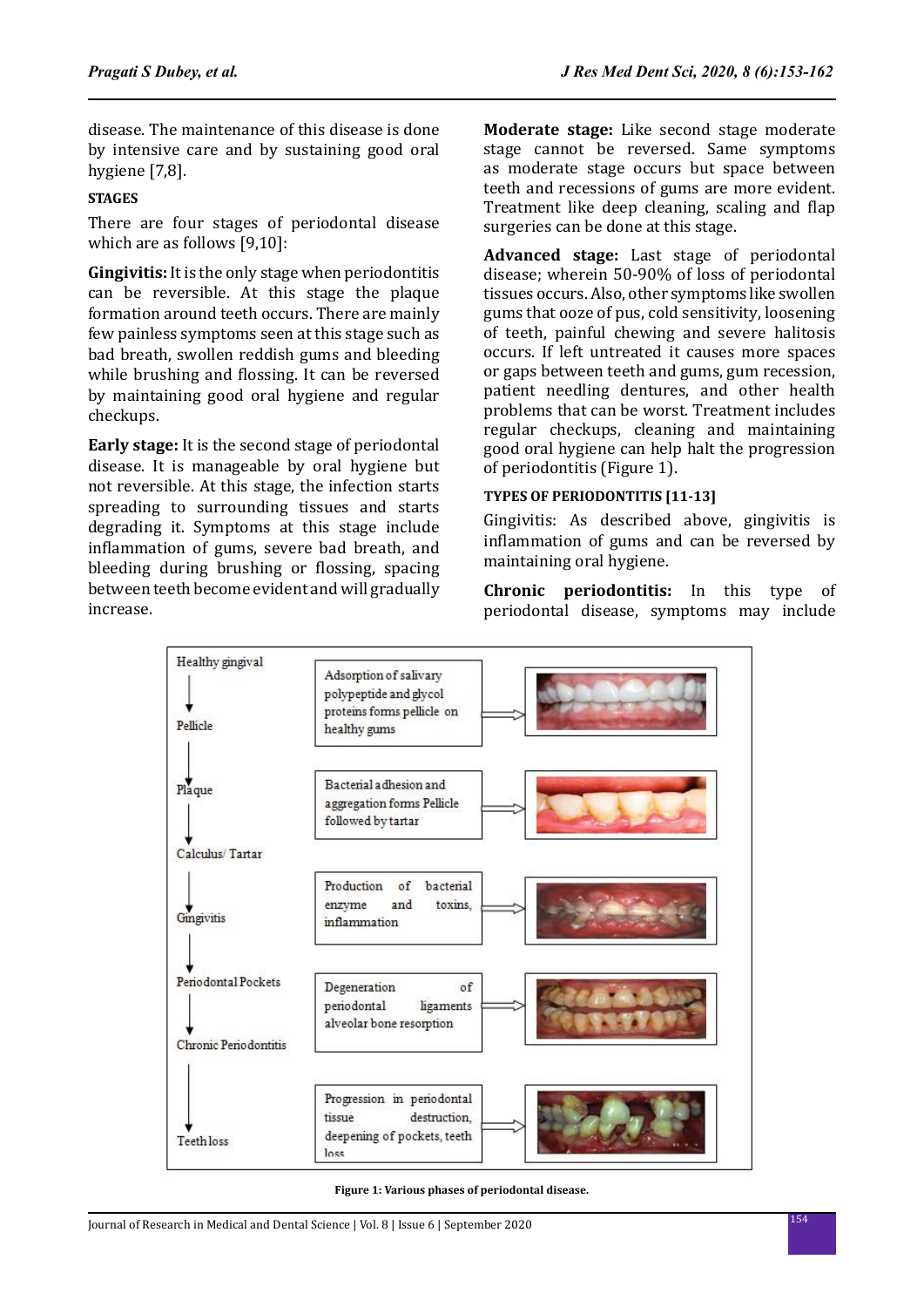chronic inflammation of gums, severe bad breath, and bleeding during brushing or flossing occurs. Loss of epithelial tissue, bone and ligaments which is not reversible.

**Aggressive periodontitis:** It can be present in localized or generalized forms, both are early onset form of chronic periodontal inflammatory disease, typical manifesting between puberty and early third decade of life. The symptoms are same as chronic periodontitis.

**Necrotizing ulcerative gingivitis:** It is mainly occurring in people who are suffering from malnutrition, immune suppressive and HIV. Necrosis means death of cell or living tissue. It mainly occurs due to deficiency of nourishment needed by people to remain healthy.

**Systemic chronic periodontitis:** This type of chronic periodontal disease happens in patient who have systemic syndrome. Inflammation of gums occurs due to systemic disease such as Diabetes, Heart disease, Respiratory disease, etc.

# **OCCURANCE AND EPIDEMIOLOGY**

Periodontal disease is mainly prevalent in adults, but it may also occur in children and adolescents [14]. Prevalence of periodontal disease depends on level of dental plaque formation and tissue destruction of gingiva. Site specificity is the key features for chronic and aggressive periodontitis. The severity of this disease depends upon depth of periodontal pocket i.e. attachment loss and bone loss of tooth [15].

The epidemiology of periodontitis may vary across populations substantially. Frequently used parameters to collect data for occurrence of this disease are clinical attachment loss and probing depth of periodontal pockets which was first introduced by US centers for Disease Control Prevention and American Academy of Periodontology [16].

There are various studies conducted by researchers to find out prevalence rate in different countries. Globally 10-15% of different countries. populations are suffering from tooth loss due to periodontal disease [17]. A study was conducted in Gautemala in the year of 2001 reported that out of 122 patients, attachment loss was found about 3 and 6 mm in 100% and 56% of overall individuals. Afterward in 2003, another clinical study reported that out of 359 patients of rural Thai population, 92% were diagnosed with higher prevalence of periodontitis with age group of 30-32 years [13]. Also, in 2017, another study was conducted in South India among 1000 individuals who showed prevalence rate of chronic periodontitis among different strata of sample populations (Table 1). Similarly, another clinical study conducted by researchers in 2018 about prevalence rate of periodontitis among different age group of people of South India (Figure 2).

Risk factor: There are two kind of risk factor in case of periodontal disease in which one is modifiable, and another is non-modifiable [18]. Cigarette smoking is one of the vital modifiable risk factors for chronic periodontal disease. Higher progression of microbial film is severe in smokers than nonsmokers and more worsen chronic condition occurs due to habit of smoking [19]. Most prevalent systemic disease is diabetes mellitus predispose to periodontitis. In diabetic patient, prevalence of periodontitis occurs more readily as compare to other immunological diseased patients [20]. Stress is also another<br>consideration as immunosuppression and immunosuppression necrotizing ulcerative gingivitis occurs mainly due to stress [21]. There are many risk factors associated with this disease are given as (Table 2):

# **PATHOPHISIOLOGY**

**The dental plaque or calculus:** Periodontitis and gingivitis are mainly initiated with dental plaque. There are around 150 species of microbes are found in single person and overall, 800 different types of species of microbes have been identified in calculus of tooth. The species include Gram negative anaerobic bacteria, spirochete and even virus. The imbalance between these microbes' forms 'pathogenic unit' in case of chronic periodontal disease (Figure 3) [22].

**Microbial biofilms:** As we discussed earlier, microbial biofilm initiates gingivitis. The progression of microbial biofilm depends upon dysbiotic ecological changes in baleful byproducts and enzyme which results in degradation of periodontal tissue. Microbial biofilms are kind of matrix fixed with different microbial species colony, sticking with each other on tooth surface [23]. There are seven stages of plaque biofilm formation are given as follows (Table 3):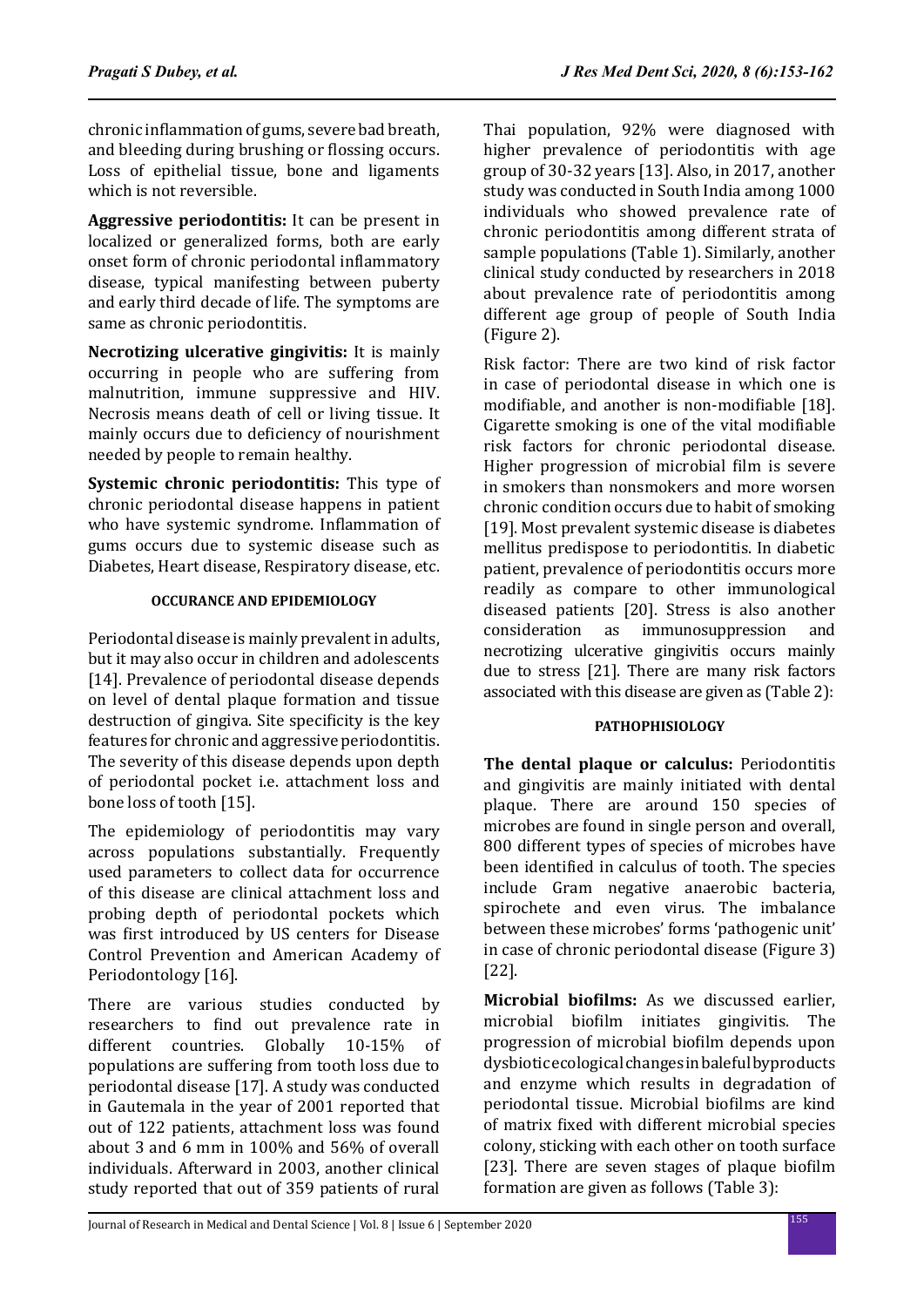| Population          | Periodontitis prevalence (n=1000) | Prevalence percentage n (%) |  |
|---------------------|-----------------------------------|-----------------------------|--|
| Male                | 252                               | 42.4                        |  |
| Female              | 171                               | 42.1                        |  |
| Hypertension        | 19                                | 44.2                        |  |
| Diabetes Type-II    | 25                                | 43.9                        |  |
| Cigarette smoking   | 53                                | 44.9                        |  |
| Alcohol consumption | 60                                | 39.7                        |  |
| Pan chewing         | 35                                | 43.2                        |  |
|                     |                                   |                             |  |





**Figure 2: Prevalence rate in different age group of people.**

#### **Table 2: Types of risk factor in periodontitis.**

| Modifiable risk factor                                                       | Non-modifiable risk factor                  |
|------------------------------------------------------------------------------|---------------------------------------------|
| Microorganisms (specific pathogen)                                           | Osteoporosis                                |
| Smoking                                                                      | Some hematological disorders                |
| Poorly controlled diabetes mellitus                                          | History of periodontitis                    |
| <b>Stress</b>                                                                | Age                                         |
| Poor self-care                                                               | Gender                                      |
| Untreated human immunodeficiency virus or acquired immunodeficiency syndrome | Race                                        |
| Oral effects of some metabolism                                              | Genetic disorders                           |
| Local factors                                                                | Bone level                                  |
| Obesity                                                                      | Drug-induced disorders                      |
| Improper diet                                                                | Some host response                          |
| Chronic inflammation                                                         | Bone levels                                 |
| Some host responses                                                          | Normal hormonal variations (e.g. Pregnancy) |



**Figure 3: Dental plaque or calculus.**

**Immunogenicity:** Not only microbial films are responsible for pathogenesis of periodontal disease but also host cells immune system is responsible for degradation of periodontal ligaments [24]. The balance between microbial biofilm and host cell is lost due to which remarkable variance in both dental plaque and host immunity system occurs, which results in increment of inflammatory cells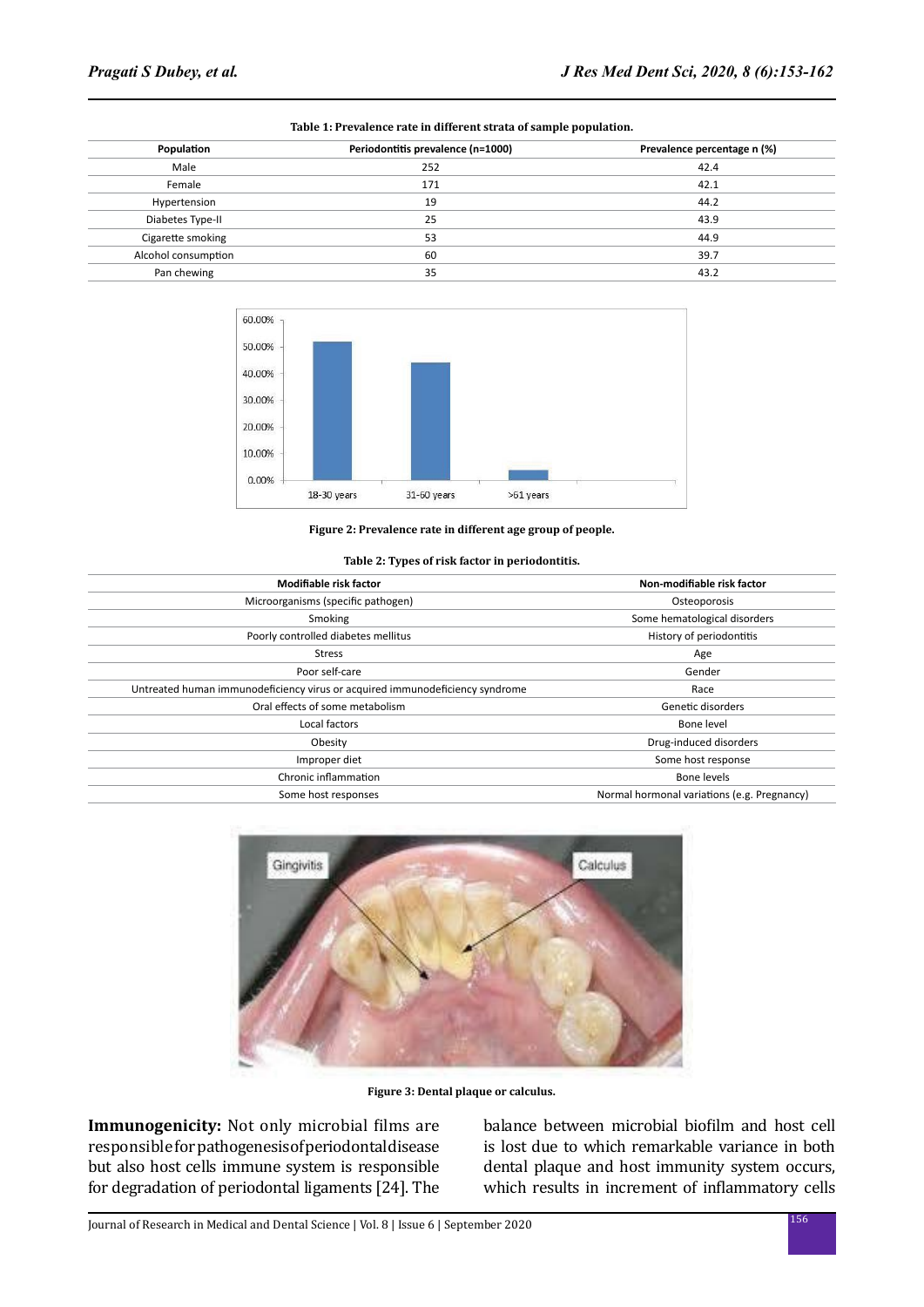#### **Table 3: Stages of microbial biofilm formation.**

| No. | <b>Stages</b>               | <b>Features</b>                                                                                                                                                  |  |
|-----|-----------------------------|------------------------------------------------------------------------------------------------------------------------------------------------------------------|--|
|     | Pellicle formation          | Occurs by adsorption of Host and bacterial molecules, salivary glycoprotein on tooth surface                                                                     |  |
|     | Transport                   | Occurs via natural salivary flow, transport of bacteria such as Neisseria, Streptococcus sanguis, S. oralis, S. mitis and<br>Actinomyces to the pellicle occurs. |  |
|     | Long range<br>interactions  | This stage leads to reversible adhesion with Vander Wall's and electrostatic forces between microbial cell surface and the<br>pellicle.                          |  |
|     | Short range<br>interactions | This stage leads to irreversible interaction between microbial cell surface and pellicle.                                                                        |  |
| 5   | Co-aggregation              | Increased micro flora diversity due to co-adhesion of new microbes over already attached microbes.                                                               |  |
| 6   | Multiplications             | Multiplication of adhered bacteria on tooth surface lead to severity of periodontal disease.                                                                     |  |
|     | Detachments                 | Detachment of colonies to the new site for confluent growth.                                                                                                     |  |

leads to degradation of periodontal tissue and bone [25]. Therefore, decrease of anti-inflammatory cells such as neutrophils, lymphocytes, granulocytes, etc. due to chronic persistence of microbial biofilms which results in severity of alveolar bone resorption by osteoclast and leads to degradation of ligament fibers followed by chronic periodontitis (Figure 4) [26].

## **PERIODONTAL SCREENING AND EXAMINATION [27,28]**

The dental examination starts with an extra cellular and intra cellular oral examination of soft and hard tissues. The periodontal examination includes these following steps as follows:

#### **General description like:**

Quantitative assessment of oral hygiene and presence of calculus deposits.

Presence of gingival inflammation and recession.

Tooth migrating and related problems.

Identification of local periodontal risk factors.

#### **Periodontal screening using Basic Periodontal Examination and Recordings.**

**Detailed examination of ligament degradation and periodontal pocket depth as (Figure 5)**

Probing depth of periodontal pocket, attachment loss and recession.

Bleeding.

Suppuration.

Furcation involvement.

Mobility of tooth.

All these parameters are measured on six sites per tooth such as mesiobuccally, buccal, distobuccal, mesiolingual, midlingual and distolingual, and all these readings are recorded in periodontal chart.

## **DIAGNOSIS [29–31]**

Diagnosis of periodontal disease has been done by following investigations are given as:

#### **Radiograph**

Periapical radiograph, Bitewing radiographs, Panoramic X-ray, or combination of all these is used to diagnose the prognosis of patients. Radiograph provides detailed information about patient's tooth condition. The degree of bone loss and depth of periodontal pocket can be assessed by using Radiograph and pattern and amount of bone loss (Table 4).

## **Vitality test**

Electric Pulp tester or Thermal stimuli is used to diagnose the pulp vitality of tooth.

## **Other tests**

Full hematological screening.

Blood glucose level test.

INR or microbial plaque sampling.

## **TREATMENT AND MANAGEMENT**

Treatment plan for periodontal disease are divided into three phases as follows (Figure 6)

# **Initial therapy**

This therapy is given at initial stage of gingivitis to control the microbial plaque formation and identify any modifiable risk factor [32]. Giving advice to the patients regarding oral hygiene technique, cessation of habits like smoking, alcohol consumption, chewing pan masala, etc. and also doctors gives instruction regarding type of toothbrush to be use, use of interdental aids, dentifrices or mouthwash, etc. [33]. If periodontal risk factors like Diabetes mellitus identified, then patient should be advised accordingly. The therapy is revaluated after 8-12 weeks because 6 weeks is minimum period for healing of tissue or periodontal ligaments. The initial treatment includes following therapies:

Tooth brushing: Manual and electronic toothbrush are available to remove dental plaque.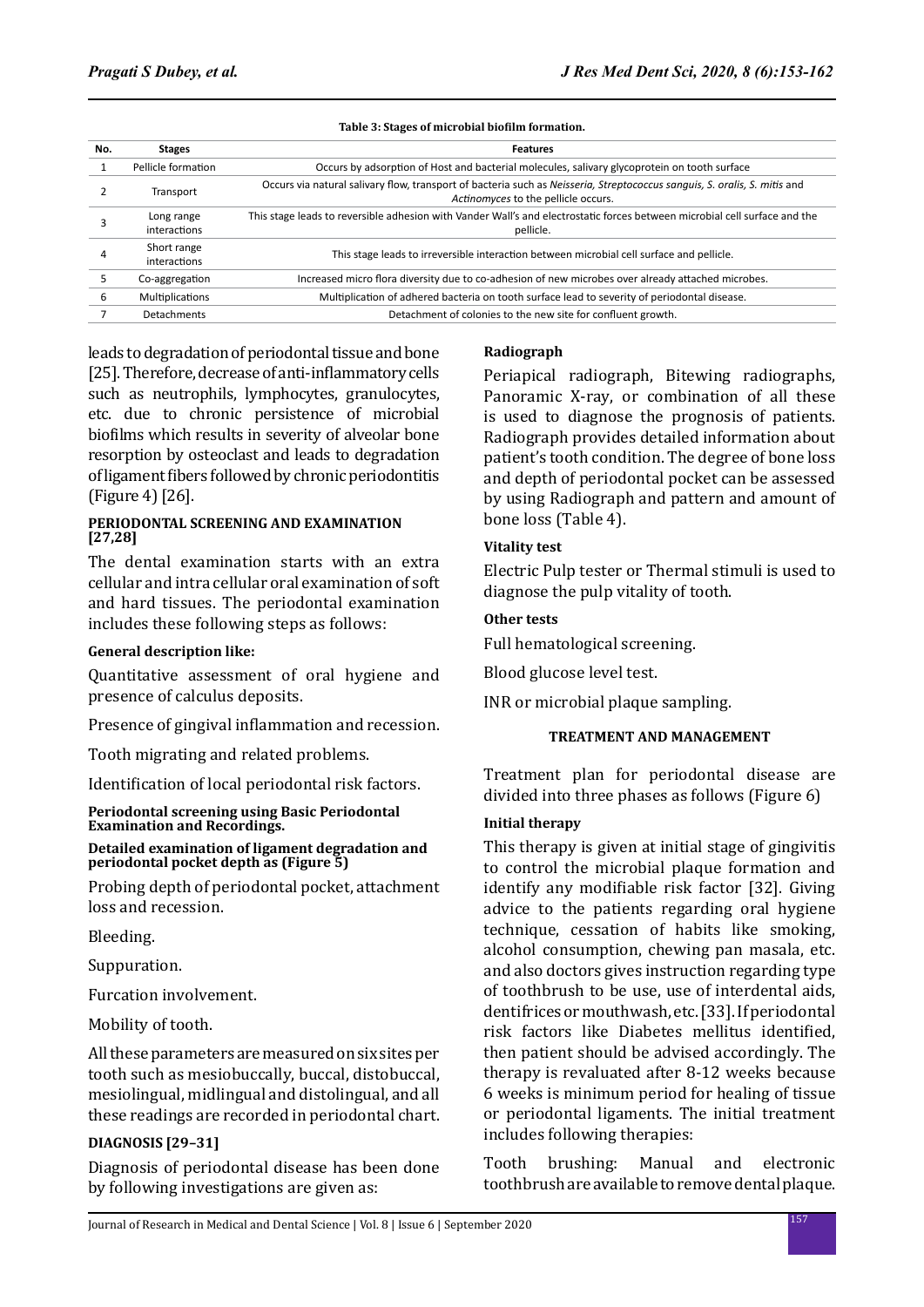

**Figure 4: Immune response in periodontal disease.**



**Figure 5: (A) Probing depth of periodontal pocket. (B) Gingival bleeding. (C) Suppuration. (D) Furcation involvement. (E) Mobility of tooth.**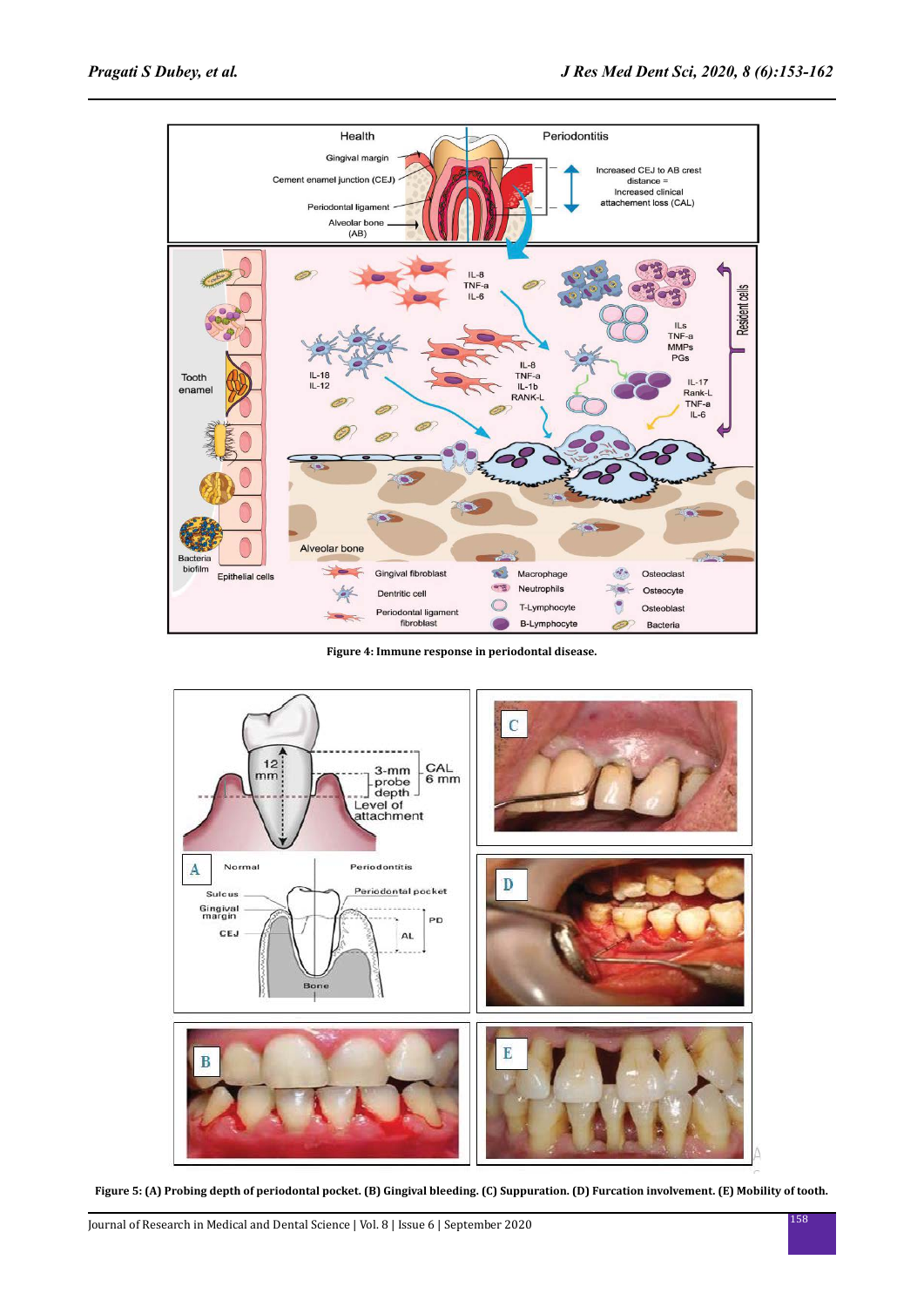| Radiograph types                | <b>Parameters</b>                                            |
|---------------------------------|--------------------------------------------------------------|
|                                 | Long cone parallel technique.                                |
| Periapical radiograph           | Good clarity of images as compared to horizontal radiograph. |
|                                 | Time consuming process.                                      |
|                                 | Use for caries detection.                                    |
| Horizontal bitewings radiograph | Alveolar crest can be visualized.                            |
|                                 | Provides good quality of image for bone loss.                |
|                                 | Shows 90° angle bitewing film image.                         |
| Vertical bitewing radiograph    | Better quality of image for extensive bone loss              |
|                                 | All teeth seen in one image or film.                         |
| Panoramic radiograph            | Newer machine generated for good quality of images.          |
|                                 | Details are much fine as compared to intraoral radiographs.  |



**Figure 6: Treatment plan.**

Robinson et al in 2005 reported in this study that oscillating, rotating, powered toothbrush shows more efficiency in removing dental plaque [34].

**Interdental cleaning:** An effective toothbrush can clean only 65% of tooth surface but do not remove overall dental plaque, so interdental cleaning is also necessary to clean the microbial biofilms such as dental floss, tape, and powered flossing device. When interdental papillae completely embrasure then dental floss and tape are advised to the patient which helps to improved periodontal clinical outcomes (Figure 7) [35].

Adjunctive Pharmacological agent: Many Pharmaceutical aids have been added into mouthwashes and toothpaste to increase the efficiency of the product. Widely used agent like Chlorhexidine Gluconate is considered as gold standard anti-plaque/ anti-gingivitis agent [36]. It is mainly added into mouth wash, gel, or toothpaste. There are various examples of adjunctive aids are given as (Table 5):

# **Non-surgical treatment [37,38]**

At initial stage of gingivitis, the treatment may be less aggressive as given as:

Scaling: Scaling helps to remove calculus and microbial biofilms from gums. It may be operated by using hand instruments or by ultrasonic device.

Root planning: Root planning helps to smooth the root surface and inhibiting further buildup of tartar. It also removes baleful byproducts to reduce the inflammation and increase healing of attachment of gums to tooth surface.

Antibiotics: Topical or Oral antibiotics are used to control the formation of microbial biofilms. Topical antibiotics such as insertion or gels or implants etc. are inserted in gingival sulcus or in periodontal pockets. However, Oral antibiotics eliminate infection caused by bacteria on gums and teeth surfaces.

# **Corrective therapy or surgical treatments [39-42]**

There are several surgical treatments to treat periodontal disease are as follows (Table 6):

# **Supportive therapy**

This therapy is suggested for prevention of recurrence of disease and also sustenance of periodontal health [43]. This therapy includes regular check-ups of the patient, to monitor the periodontal status and to re-educate to the patient regarding plaque control measures and oral hygiene maintenance [44].

Management: Periodontal disease has capacity to control the progression of disease and inhibit the growth of microorganisms. However, the success of therapy for periodontal disease depends upon appropriate management with proper treatments [45]. The management of periodontal disease consists of removal of supra-gingival and sub-gingival dental plaque followed by healing in tooth loss [46]. In general, it takes around 3 months of treatment interval to control the chronicity of periodontal disease. Maintenance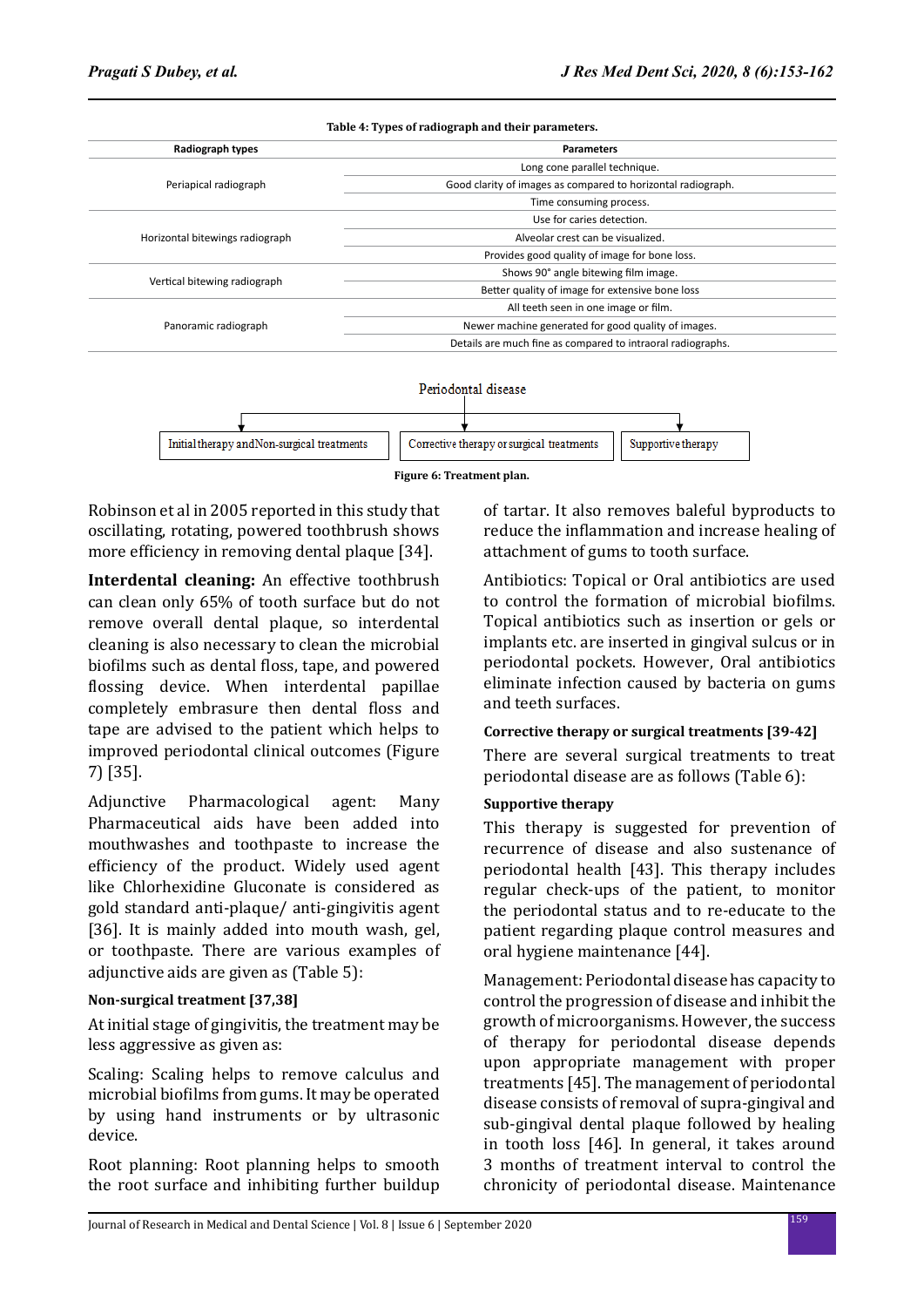

#### **Figure 7: Tooth brushing advice.**

#### **Table 5: Adjunctive pharmacological agents.**

| Compounds                     | Pharmacological aids      |
|-------------------------------|---------------------------|
| Bisguanidine                  | Chlorhexidine gluconate   |
| Enzyme                        | Protease, dextranase      |
| Quaternary ammonium compounds | Cetyl pyridinium chloride |
| Phenols                       | Triclosan                 |
| Essential oils                | Thymol, eucalyptol        |
| Metal ions                    | Zinc, stannous fluoride   |
| Oxygenating agents            | Peroxide                  |

#### **Table 6: Examples of surgical treatments.**

| No. | <b>Surgical Treatments</b> | <b>Features</b>                                                                |
|-----|----------------------------|--------------------------------------------------------------------------------|
| 1.  |                            | Pocket reduction surgery.                                                      |
|     | Flap surgery               | Incision on gum tissue for better healing.                                     |
| 2.  | Soft tissue grafting       | Removal of small tissue from palate.                                           |
|     |                            | Use for reducing gum recession.                                                |
| 3.  | <b>Bone grafting</b>       | Bone grafting of small fragment from own, synthetic or donated bone.           |
|     |                            | Helps in tooth loss problems and regrowth of natural bone.                     |
| 4.  |                            | Applying gel to a diseased tooth root.                                         |
|     | Tissuestimulating proteins | Gel helps in developing tooth enamel and stimulates growth of bone and tissue. |
| 5.  |                            | Modified windman flap technique.                                               |
|     | Reparative surgery         | Use for better access and direct vision to root surface of debridement.        |
| 6.  | Resective surgery          | Gingivectomy.                                                                  |
|     |                            | Removal and reshaping of tissue occur.                                         |
| 7.  |                            | Regeneration of Periodontium.                                                  |
|     | Regenerative surgery       | Regrowth of bone that destroyed by bacteria.                                   |
|     |                            | Example as tissue regeneration or enamel matrix derivation.                    |
|     |                            | Occlusal adjustment.                                                           |
|     |                            | Endodontitis.                                                                  |
|     | Other surgery              | Extraction of microfilm.                                                       |
| 8.  |                            | Fixed/ Removal prosthodontics.                                                 |
|     |                            | Implants.                                                                      |
|     |                            | Host modulation therapy.                                                       |
|     |                            | Orthodontics.                                                                  |
|     |                            | Laser surgery.                                                                 |
|     |                            | Tissue engineering.                                                            |

period has been customized depends upon severity of disease. Supportive therapy aims long term maintenance of disease, so proper measures are taken to improve the compliances of management by patients to control the disease progression [47]. Management plan for periodontal disease includes following steps (Figure 8):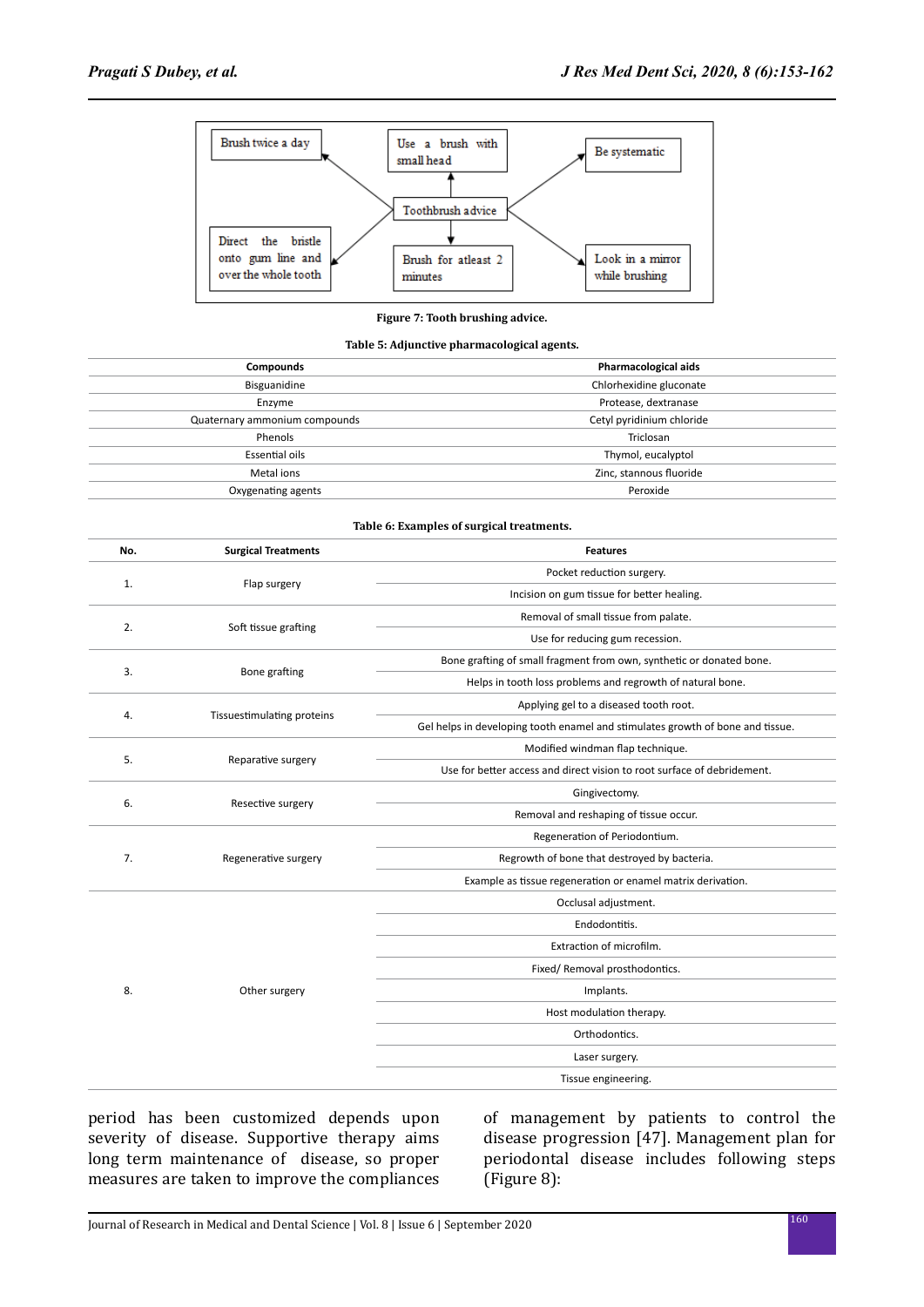

**Figure 8: Decision making for management of periodontitis.**

#### **CONFLICT OF INETERST**

None.

#### **REFERENCES**

- 1. Preshaw PM, Bissett SM. Periodontitis: Oral complication of disease. Endocrinol Metabolism Clin North Am 2013; 15:1-9.
- 2. Chapple ILC, Mealey BL, Van Dyke TE, et al. Periodontal health and gingival diseases and conditions on an intact and a reduced periodontium: Consensus report of workgroup 1 of the 2017 world workshop on the classification of periodontal and peri-implant diseases and conditions. J Clin Periodontol 2018; 7:34-41.
- 3. Murakami S, Mealey BL, Mariotti A, et al. Dental plaque– induced gingival conditions. J Clin Periodontol 2018; 42:8-20.
- 4. Darveau RP, Tanner A, Page RC. The microbial challenge in periodontitis. J Periodontol 1997; 4:107-119.
- 5. Alvares OF, Martins SK. Periodontal diseases: An updated review. J Nutritional Aspects Aging 2018; 2:21- 28.
- 6. Flemmig TF. Periodontitis: A chronic condition. In: Annals of periodontology/the American Academy of Periodontology 1999; 6:121-129.
- 7. Savage A, Eaton KA, Moles DR, et al. A systematic review of definitions of periodontitis and methods that have been used to identify this disease. J Clin Periodontol 2009; 18:64-72.
- 8. Papapanou PN, Sanz M, Buduneli N, et al. Periodontitis: Consensus report of workgroup 2 of the 2017 world workshop on the classification of periodontal disease and peri-implant diseases and conditions. J Clin Periodontol 2018; 16:30-41.
- 9. Sekino S, Mantyla P. A report: Clinical periodontology. J Academy Clin Dent 2011; 10:116-128.
- 10. Abbott P V, Karring T. Classification, diagnosis, and clinical manifestations of periodontitis. Endodontist Topic J 2004; 4:3-17.
- 11. Tonetti MS, Greenwell H, Kornman KS. Staging and grading of periodontitis: Framework and proposal of a new classification and case definition. J Periodontol 2018; 42:139-144.
- 12. Niemiec BA, Baylin S, Axelsson D, et al. Periodontal disease: Chronological study. Top Companion Dent Med J 2008; 24:354-368.
- 13. Loftus JJ, Keating AP, McCartan BE. Periapical status and quality of endodontic treatment in an adult Irish population. Int Endonot J 2005; 14:874-879.
- 14. Susin C, Haas AN, Albandar JM. Epidemiology and demographics of aggressive periodontitis. Periodontolol 2014; 19:290-296.
- 15. Petersen PE, Ogawa H. The global burden of periodontal disease: Towards integration with chronic disease prevention and control. Periodontol 2012; 17:93-102.
- 16. Eke PI, Dye BA, Wei L, et al. Prevalence of periodontitis in adults in the united states: 2009 and 2010. J Dent Res 2012; 18:182-189.